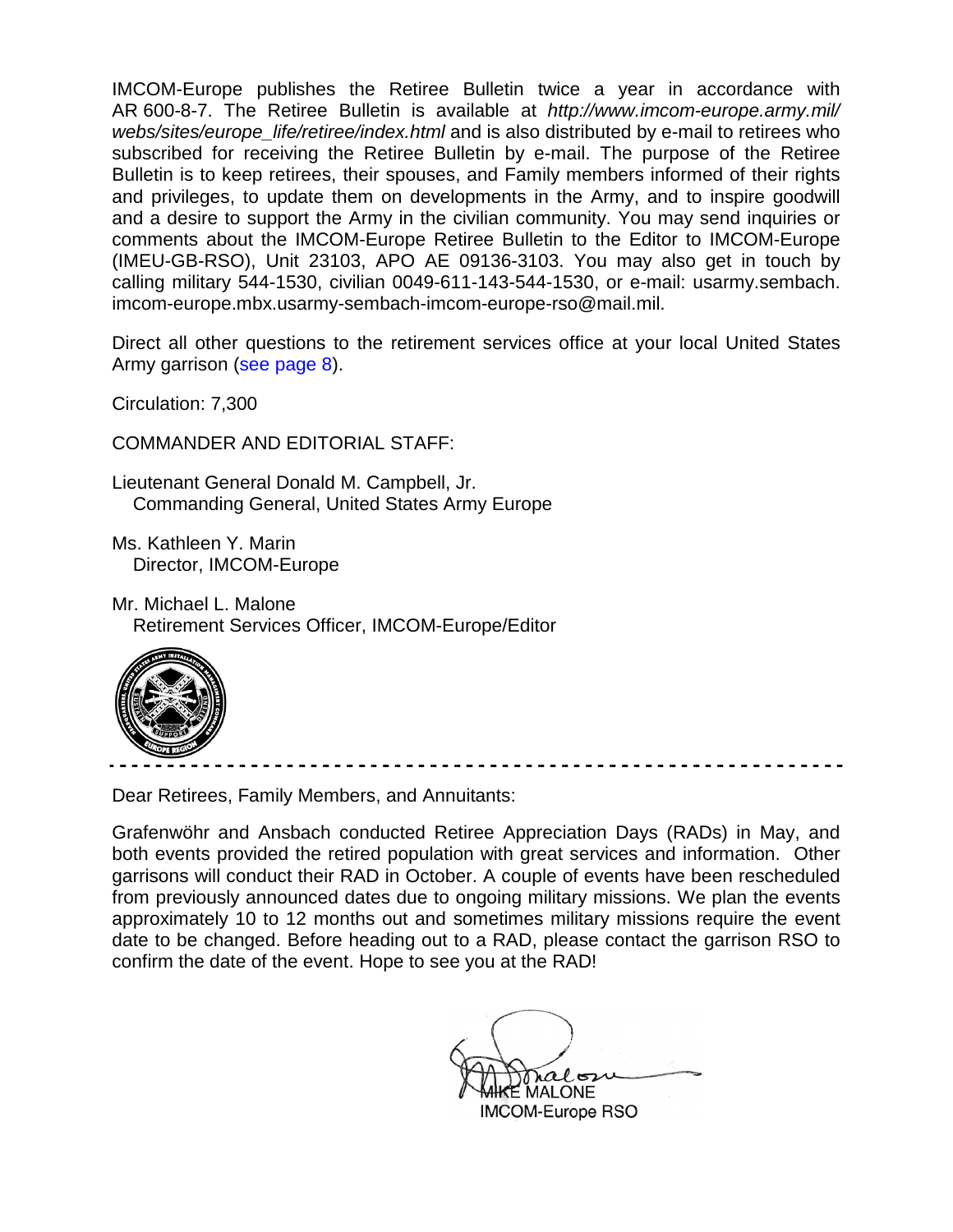

# **IMCOM-EUROPE RETIREE BULLETIN**



**Volume XIV IMCOM-Europe (IMEU-GB-RSO), Unit 23103, APO AE 09136-3103 June 2014**

### **This bulletin expires 1 year from date of publication.**

### **CONTENTS**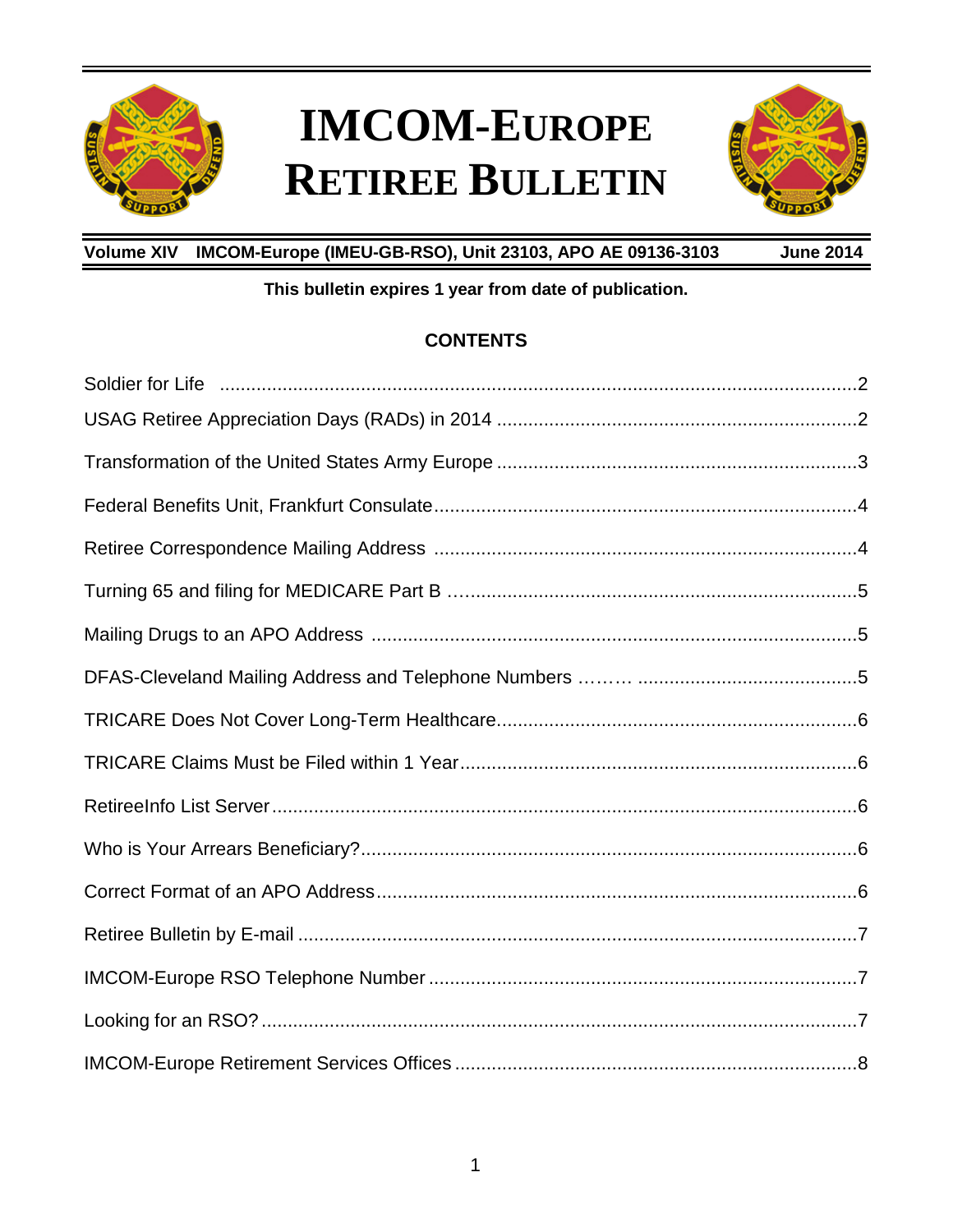### **Soldier for Life**

Lieutenant General Bromberg, Deputy Chief of Staff, G-1, United States Army, said the following about the new website *www.soldierforlife.army.mil*:

"I encourage you to visit the new Army website for Soldiers, retired Soldiers, veterans, Gold Star Families, and military families at *www.soldierforlife.army.mil*. This site provides a virtual connection to the Army Team as we modernize the force in response to shifting operational priorities and budgetary considerations.

As you know, the Army Knowledge Online (AKO) website is no longer available for use by our retired Army community members and autoforwarding of AKO e-mail for retirees ends 31 December 2014. This transition from AKO is a necessary part of modernizing the Army network and meeting cyber-security standards. However, the Army continues to provide access to information and resources pertaining to health and retirement services, employment and education. Effective immediately, this information is accessible via *www.soldierforlife. army.mil.* 

Because e-mail services are not offered through *www.soldierforlife.army.mil*, we have been encouraging all retired Soldiers and Family members since fall 2013 to sign up for one of the many free commercial e-mail and to notify Family, friends, professional contacts, and businesses about the new e-mail address. Retired Soldiers can still set their AKO e-mail accounts to autoforward to a commercial account up until 31 December 2014.

During phase two of the transition to *www.soldierforlife.army.mil*, the website will feature social media applications in addition to Twitter and Google+ that provide a three-way communication: Army to community members, community members to Army, and community member to community member.

It is critical that the Army remain virtually connected to all Soldiers (active duty, Army

Reserve, National Guard), retired Soldiers, and Family members. We honor their Service and sacrifices by continuing to provide easy access to information and resources.

For information about the transition from AKO to the Soldier For Life website, here is an Army press release: *http://1.usa.gov/1hjThXT*.

I ask you to inform key members in your commands and your communities of these changes. We want all Soldiers (recruits, currently serving, or retired) to know they have a permanent link to the Army Family. Once a Soldier, always a Soldier . . . A Soldier for Life!"

#### **USAG Retiree Appreciation Days (RADs) in 2014**

Please note that event dates are subject to change based on military priorities. Always check with your local RSO before departing for an event. This year, a couple of the dates did change due to military missions.

**USAG BENELUX:** The RAD is scheduled for **Saturday**, **4 October 2014**, in the Chapel Annex at SHAPE, from 0900 to 1200 (doors open at 0800 for registration and close at 1100). The following agencies will be represented: garrison support agencies and DFAS-Cleveland to audit retired pay records and provide assistance. The location may change due to military missions.

**USAG Stuttgart (changed date):** Thursday, **9 October 2014**, at Patch Barracks, Swabian Special Events Center from 0800 to 1300. Medical services will include flu shots and other vaccinations, diet counseling, eye exams, medical screening, blood-pressure screening, blood-sugar testing, and pharmacy information. Ophthalmology services may be offered (depending on personnel availability). Dental services will provide retirees only with oral hygiene information and exams. Representatives of the following services will attend: the garrison chaplain's office; customs; Red Cross; Army Community Services; the ID-card office; the passport office; the Installation Access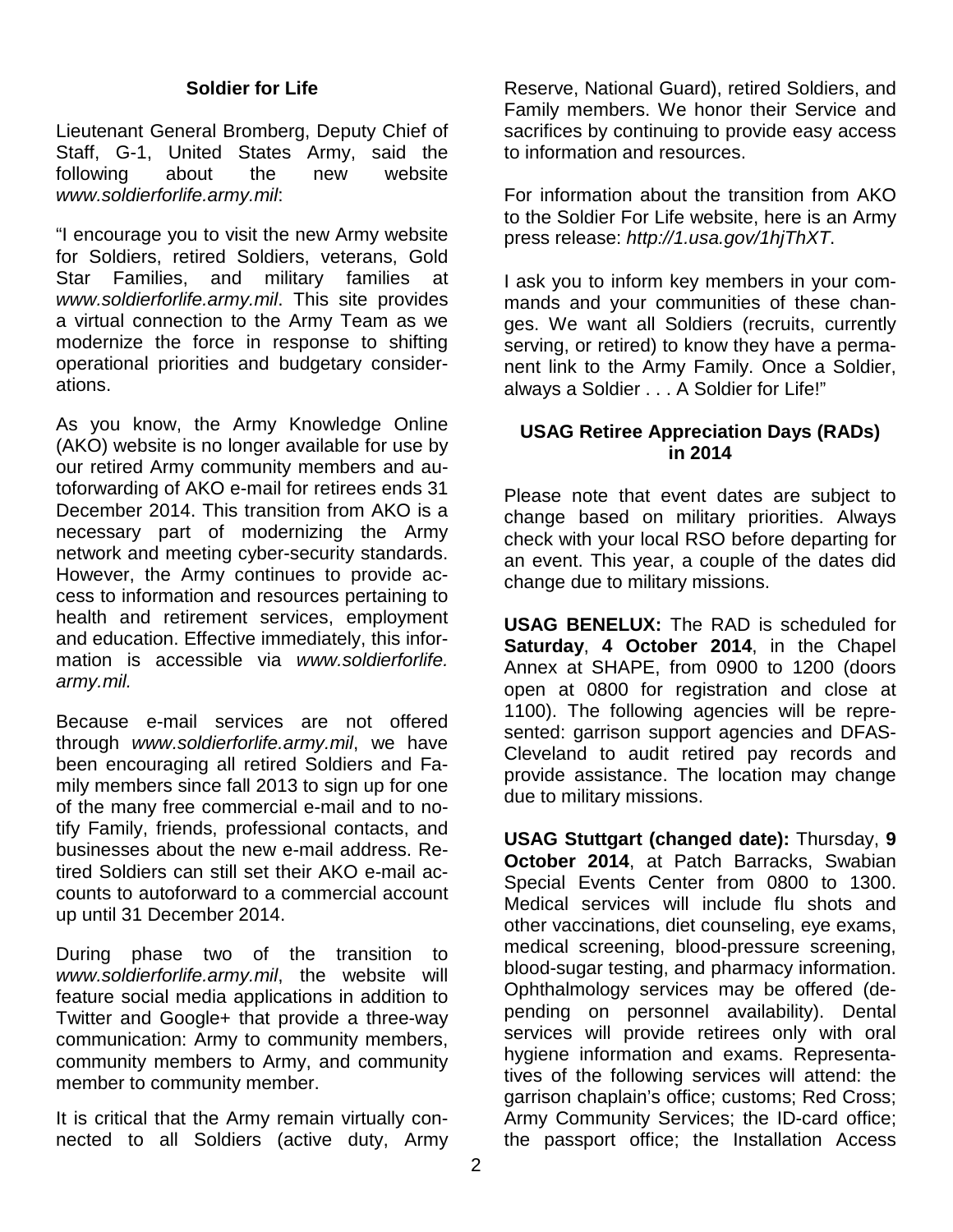Control System; the National Archives and Records Administration; the legal office; local associations, including Veterans of Foreign Wars (VFW), United Services Automobile Association (USAA), Organization (USO), AAFES, and the Service Credit Union. Representatives of the following outside agencies will attend: DFAS-Cleveland to audit retired pay records and provide assistance and the Federal Benefits Unit, Frankfurt Consulate (for Social Security and VA information), if they have funding. The location may change due to military missions.

**USAG Rheinland-Pfalz:** USAG Rheinland-Pfalz and Ramstein Air Force Base will hold a joint service RAD on Thursday, **15 October 2014** at the Ramstein Officers Club from 0900 to 1400 (doors open at 0800 for registration and close at 1300). Representatives from DFAS-Cleveland and community support agencies will be present.

**USAG Vicenza:** USAG Vicenza will host a Retiree Health Day on **Friday 17 October, 2014** from 0900-1300 for all retirees and their Family members at the United States Army Health Center Vicenza, Italy. The anticipated services are: audiology; blood-pressure screening; diabetes information; Family practice; immunizations; infection control; nutrition care; occupational therapy; orthopedics; optometry; pharmacy; TRICARE; wellness center; and dental care. In addition, a representative from DFAS-Cleveland will be present to assist retirees with pay issues. Currently, the event is scheduled to be held in the Deployment Support Center in Building 300A.

**USAG Wiesbaden: The Army in Europe Retiree Appreciation Day** will be hosted by USAG Wiesbaden on **Saturday, 25 October 2014** at Building 1011, Community Activities Center or Building 1043, Tony Bass Fitness Center/Theater from 0900 to 1300. The location of the event has not been confirmed. Registration begins at 0800 and closes at 1200. The event includes a Speakers Program from 0900 to 1000 with the Commanding General, United States Army Europe, and the

Co-Chairman of the Chief of Staff of the Army Retiree Council, Lieutenant General Lovelace (ret). Colonel Mentell (ret), President of the Army in Europe Retiree Council, will also speak. Representatives from garrison services such as the ID-card office, Defense Enrollment Eligibility Reporting System, the Installation Access Control System, legal assistance, United States Army Europe Regional Medical Command, and United States Army Europe Regional Dental Command will be available during the day to answer questions and provide services. Also, a representative from the Federal Benefits Unit, Frankfurt Consulate, will assist with questions related to Social Security and Veterans Administration.

USAG Ansbach and USAG Grafenwöhr conducted their RADs in May this year with more than 100 retirees and Family members attending each event. Both USAGs plan on holding their next RAD in 2015.

### **Transformation of the United States Army Europe**

The USAREUR Public Affairs Office issued the following statement about transformation:

"U.S. Army Europe remains a key element of national defense. With two brigade combat teams, a combat aviation brigade and supporting units, USAREUR is a highly trained force of professional Soldiers ready to execute the gamut of U.S. national missions, from evacuation of noncombatants to contingencies such as Libya and full-scale operations as in Afghanistan and Iran. Supporting seven combatant commanders and NATO, USAREUR provides strategic reach and supporting depth into three continents, capitalizing on the superb existing military infrastructure in Europe.

No longer a heavy force postured to protect Central Europe, USAREUR has deployed about 30 percent of its force each year for the past decade to support a wide array of contingency and combat operations. USAREUR has reduced from more than 213,000 Soldiers in 1989 to a current force of about 29,000 fo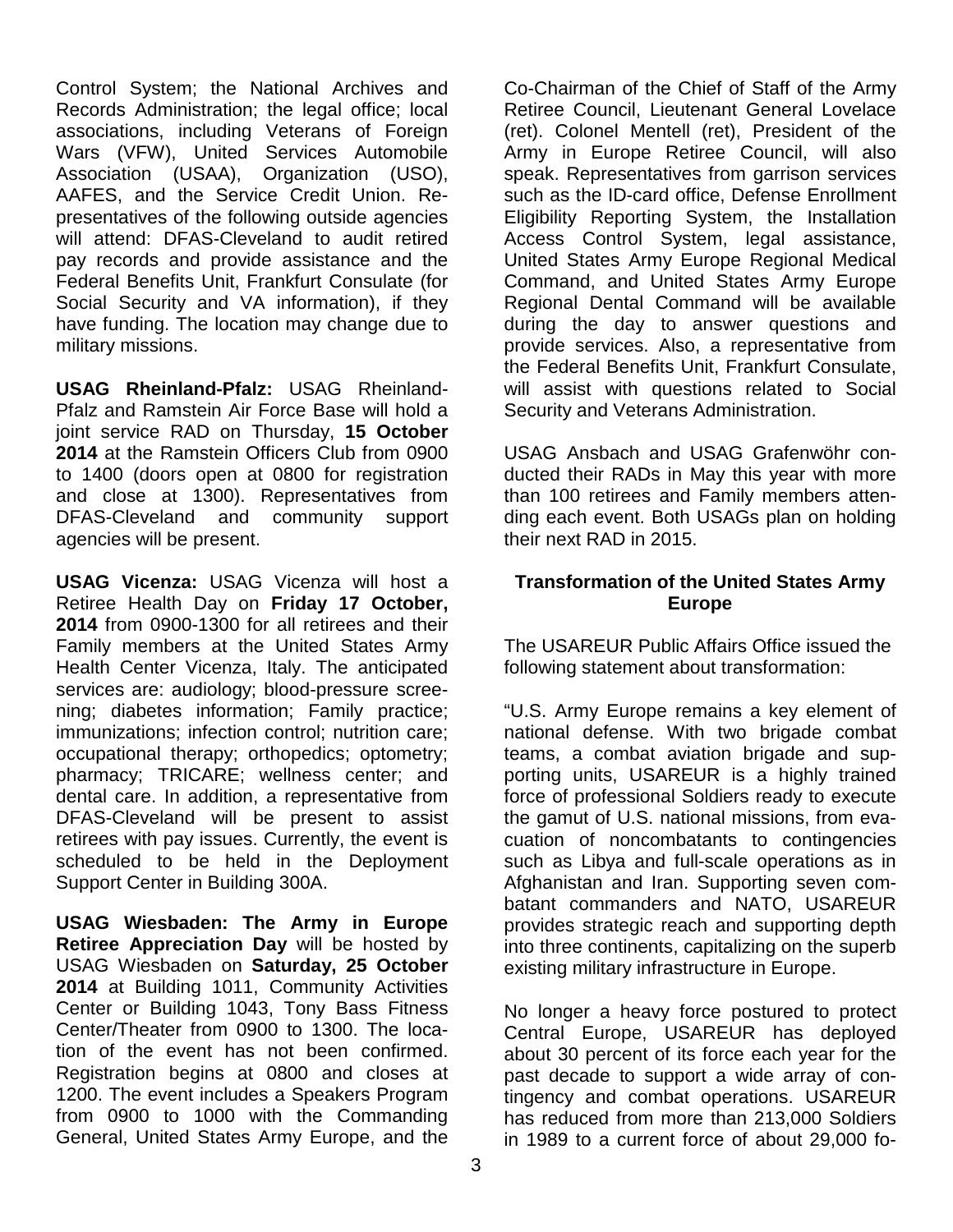cused on the 51 countries in the United States European Command's area of responsibility, including Russia, Turkey, Israel, and the Caucasus. We are a streamlined three-star headquarters commanding the 173d Airborne Brigade Combat Team based in Vicenza, Italy, with two battalions in Grafenwöhr, Germany; the 2d Cavalry Regiment in Vilseck, Germany; and the 12th Combat Aviation Brigade in Ansbach, Germany. In addition, our small capable logistics, medical, signal, intelligence, engineer, and other units provide strategic depth and significant support to USEUCOM, USAFRICOM, USSOCOM, USCENTCOM, USCYBERCOM, USSTRATCOM, and USTRANSCOM.

As part of the transformation, the command has closed nearly 740 sites across Europe over the past 25 years, from isolated radio towers to large troop-support compounds and housing areas. By 2015, USAREUR will complete the return of four more major garrisons (Heidelberg, Mannheim, Bamberg, and Schweinfurt) resulting in \$300 million in annual savings, all without BRAC funds. USAREUR will consolidate in Stuttgart, Wiesbaden, Kaiserslautern, Baumholder, Ansbach, and Grafenwöhr, Germany; Vicenza, Italy; and at our NATO support sites in the Benelux. This smaller footprint will result in major savings with fewer gates to guard, more efficient services, lower operating costs, and decreased support personnel, while providing the increased security and mission control that comes with fewer, more compact facilities.

Perhaps the most important change in recent years is USAREUR's mission in developing the military skills of allied and partner nations. Based on their training at USAREUR's Joint Multinational Training Command at Grafenwöhr, countries such as Afghanistan and Iraq that could not contribute to international missions in the past have developed their skills to become major players in such missions. Ninety percent of our coalition partners in these missions come from European nations, with some 40,000 personnel actively shouldering a common burden in our global defense, a fact

directly attributable to USAREUR's work building relationships and multinational partners.

Forward-stationing in Europe remains a visible symbol of the U.S. commitment to European security and the NATO Alliance, enabling the U.S. to maintain a strong leadership role in NATO and provide continued assurance to our Allies and partners."

#### **Federal Benefits Unit, Frankfurt Consulate**

The Federal Benefits Unit (FBU) Frankfurt Consulate, administers Federal benefits programs for Americans residing in **Austria, Germany**, **Switzerland**, and **Liechtenstein** and may be contacted as follows:

#### **Monday to Friday**

0800 to 1100 Telephone: 0049-69-90-555-1100 Fax: 0049-69-749352

E-mail address: *fbu.frankfurt@ssa.gov*

#### **The office is closed on—**

• German and American Holidays.

• the last Thursday of the month.

**FBU does not assist retirees and annuitants with military retired pay issues**. Please refer to the last page of this bulletin to find an RSO to assist you with issues involving DFAS-Cleveland. You may also contact DFAS-Cleveland directly (contact information is on page 5).

#### **Retiree Correspondence Mailing Address**

Please make sure you provide your current mailing address to the Defense Enrollment Eligibility Reporting System (DEERS). While you receive mail from DFAS-Cleveland regarding retiree issues, DOD uses the mailing address in DEERS to send mail related to medical care, that is, information on TRICARE and MEDICARE Part B. Since applying for MEDICARE Part B is time-sensitive, it is essential for you to make sure that your mailing address in DEERS is correct.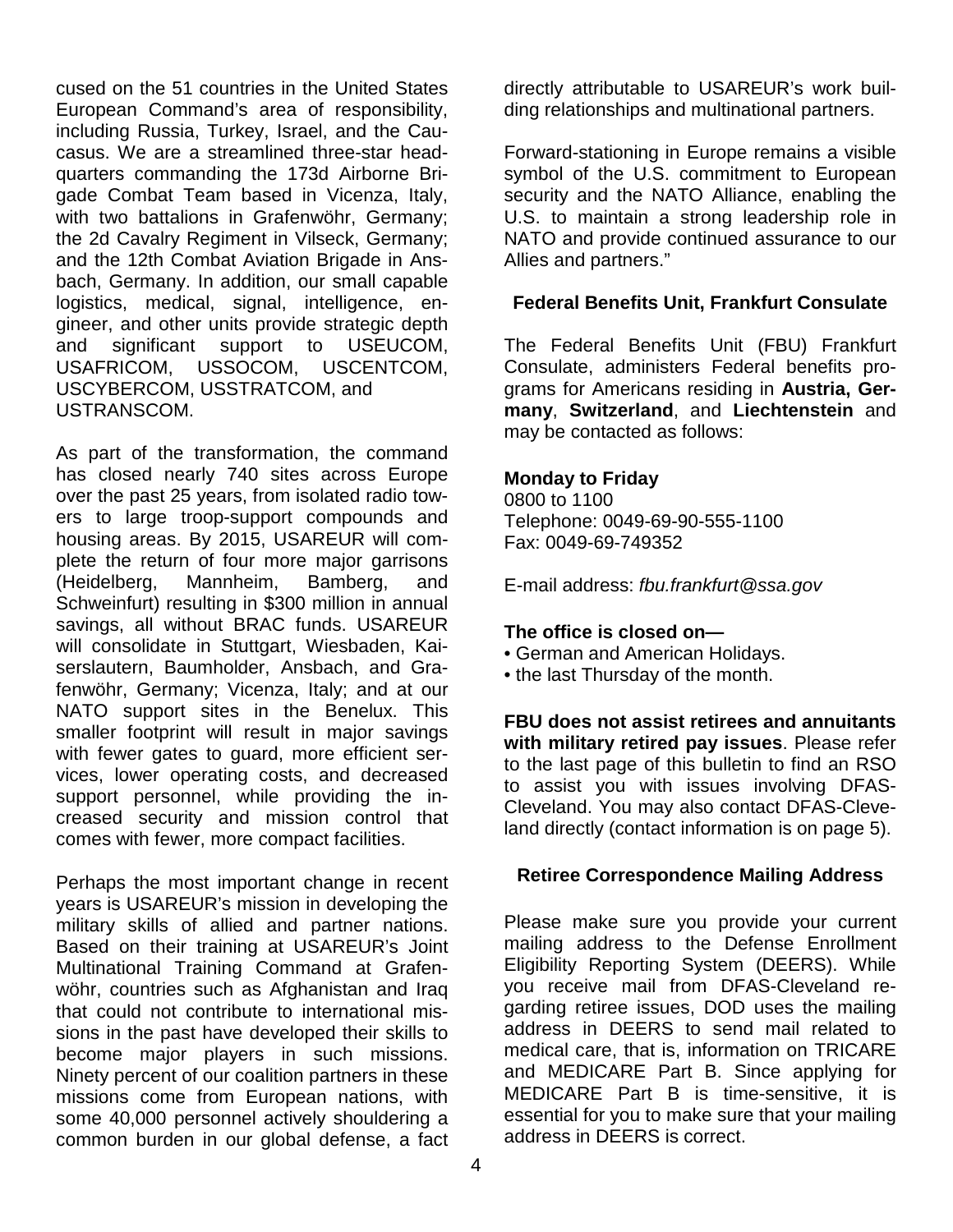### **Turning 65 and Filing for MEDICARE Part B**

Approximately 180-120 days before you turn 65 years, TRICARE Management Activity will forward a letter to the address you maintain in DEERS. The letter will inform you that you must enroll in Medicare Part A (no cost) and Part B (@\$110.00 per month) and pay the monthly premiums for part B to continue TRICARE coverage (TRICARE for Life). (Failure to make MEDICARE Part B premiums in a timely manner will cause a break in your TRICARE for Life coverage.) The letter will also inform you that you must sign up for MEDICARE Part B no later than 2 months before you turn 65 to remain TRICARE-eligible and avoid a break in your coverage.

Retirees living abroad and wanting to enroll in MEDICARE Part B before their Social Security retirement date are required to file their applications for U.S. Social Security benefits (including MEDICARE) through the U.S. Embassy or Consulate in their country unless otherwise directed by the Embassy or Consulate. An online application as for retirees residing in the U.S. is currently not available.

After enrolling in MEDICARE Part A and B, you will have to take your MEDICARE card to your local ID-card office. Your enrollment will be entered into the DEERS system and you will receive a new ID-card to indicate the extended medical coverage. In most cases, the Social Security Administration will inform DEERS of your enrollment, but you still need a new IDcard showing the coverage.

If you do not enroll for MEDICARE Part B, you will have no TRICARE for Life coverage after you turn 65, and U.S. Government medical facilities will not attend to you or provide any services for you.

**NOTE: TRICARE for Life has the same coverage as TRICARE Standard.**

### **Mailing Drugs to an APO Address**

Mailing medicine and pharmaceuticals, including over-the-counter drugs, nutritional supplements, and vitamins, directly to individuals is prohibited. **This continues to be an issue.**

If you have questions, please contact your local community mail service center for guidance.

#### **DFAS-Cleveland Mailing Address and Telephone Numbers**

The DFAS-Cleveland centralized mail-handling operation addresses and telephone numbers are as follows:

Defense Finance and Accounting Service U.S. Military Retirement Pay P.O. Box 7130 London, KY 40742-7130

| Telephone: | 1-800-321-1080 |
|------------|----------------|
| Telephone: | 216-522-5955   |
| Fax:       | 1-800-469-6559 |

Defense Finance and Accounting Service U.S. Military Annuitant Pay P.O. Box 7131 London, KY 40742-7131

| Telephone: | 1-800-321-1080 |
|------------|----------------|
| Telephone: | 216-522-5955   |
| Fax:       | 1-800-982-8459 |

#### **For Germany only (toll-free): 0800-5891634 (dial as shown). This number cannot be reached from a military network telephone.**

When faxing correspondence to DFAS, please make sure to sign and include the last four digits of your Social Security number on all pages. You can change your mailing address online through the MyPay website at *http://www.dfas.mil*.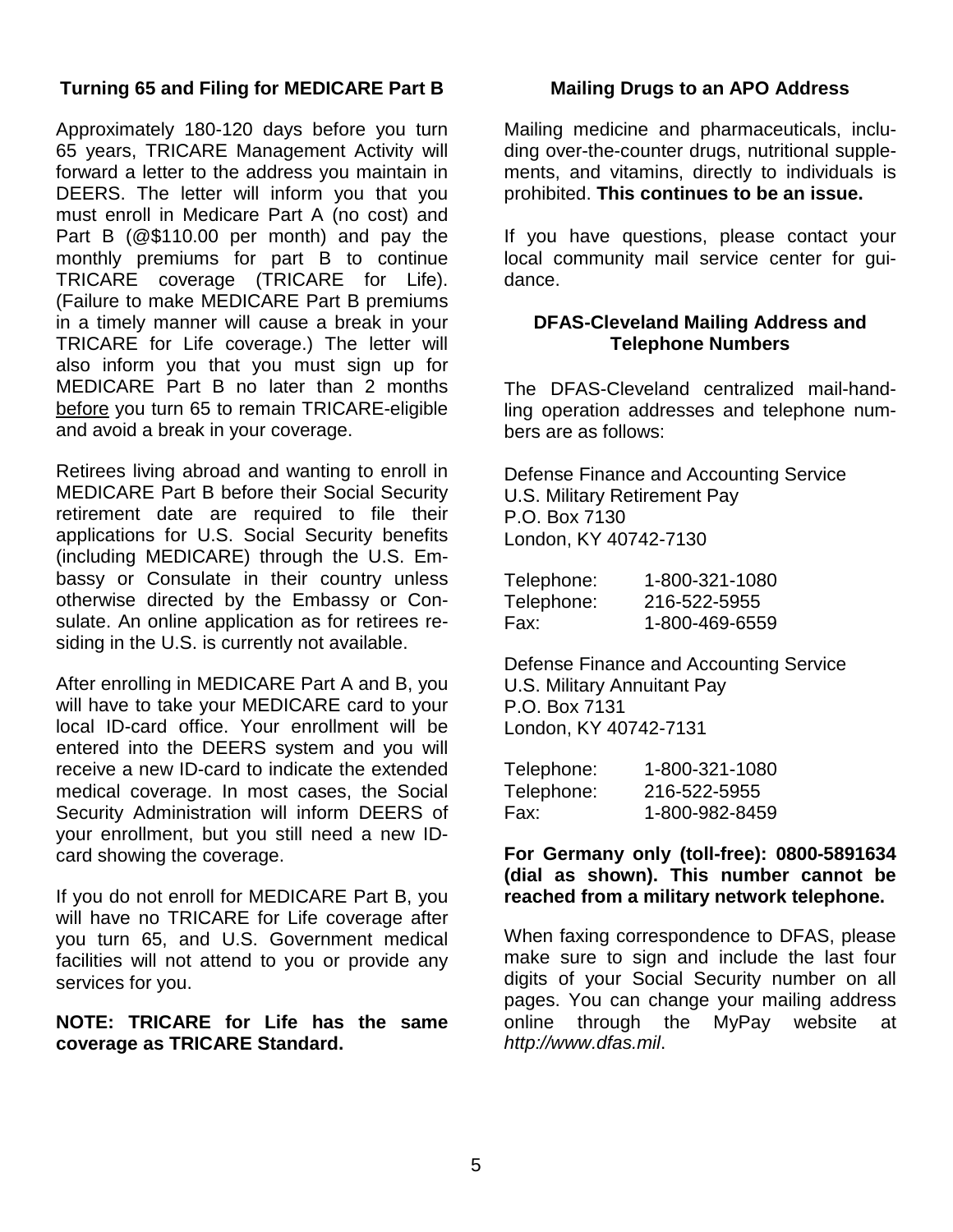### **TRICARE Does Not Cover Long-Term Care**

TRICARE, like MEDICARE, is designed to cover medical care for illnesses and injuries, such as cancer, a broken arm, or a stroke. It will not pay for long-term assistance with activities of daily living, such as dressing, eating, or using the bathroom. You may need to look at purchasing long-term care insurance to cover long-term care costs. For information on longterm care coverage, contact commercial companies that provide long-term care benefits. The Office of Personnel Management also provides long-term care coverage through the Federal Long Term Care Insurance Program (FLTCIP). Many TRICARE beneficiaries may be eligible to participate in the FLTCIP. For more information, call 001-800-582-3337.

### **TRICARE Claim Must be Filed within 1 Year**

The TRICARE claims center requests all bills and claims be submitted no later than 12 months after the first day you receive care on an outpatient basis. TRICARE wants to receive claims for inpatient services no later than 12 months after the day you leave the hospital. To file a claim, complete DD Form 2642 (TRICARE DOD/Champus Claim, Patient's Request for Medical Payment), include a proof of payment, and mail the claim to TRICARE. When claiming the cost for a prescribed medication, please make sure the prescription indicates the generic name of the drug.

If you fail to submit your claim within 1 year after the date of service, the claim may not be honored. If, however, the service provider issues a bill with a date later than 1 year after the service was provided, TRICARE will honor the claim.

Remember, TRICARE may not cover all services provided by host-nation healthcare providers. You should always check with your local TRICARE office for guidance on services offered versus services covered before accepting them.

#### **RetireeInfo List Server**

Retirees and annuitants who want to receive the latest news for Army retirees in Europe, may subscribe to the RetireeInfo List Server. The RetireeInfo List Server is available from the USAREUR G1 website at *www.eur.army. mil/g1/*. Click on the "Subscribe Here" link at the lower right-hand corner on the website and follow the instructions.

Should you later decide you no longer want to receive postings, follow the instructions for unsubscribing that are provided at the bottom of each posting.

### **Who is Your Arrears Beneficiary?**

Who did you designate as your arrears beneficiary for your last month of retirement pay? Since we have no way of knowing how long we will live, we need to ensure that the information DFAS-Cleveland has about our arrears beneficiary remains current.

Once a retiree dies, DFAS-Cleveland will recoup the last check either from the bank or the spouse. DFAS will audit and then close the retiree's retired-pay account. If the retiree did not identify a beneficiary for the last retirement pay, DFAS will use the last election on file. Furthermore, DFAS-Cleveland cannot start the annuitant payments of the Survivor Benefit Plan until the retiree's retired-pay account is closed. Therefore, contact your local RSO about completing DD Form 2894 (Designation of Beneficiary Information). You can also visit *www.dfas.mil* and enter the information online. When entering the beneficiary's address, preferably use an APO address as the system does not allow you to enter a city or select a city from a dropdown listing for a civilian address. If you do enter a civilian address, make sure to enter the postal code of the city.

#### **Correct Format of an APO Address**

Please make sure you provide your APO address in the correct format when providing it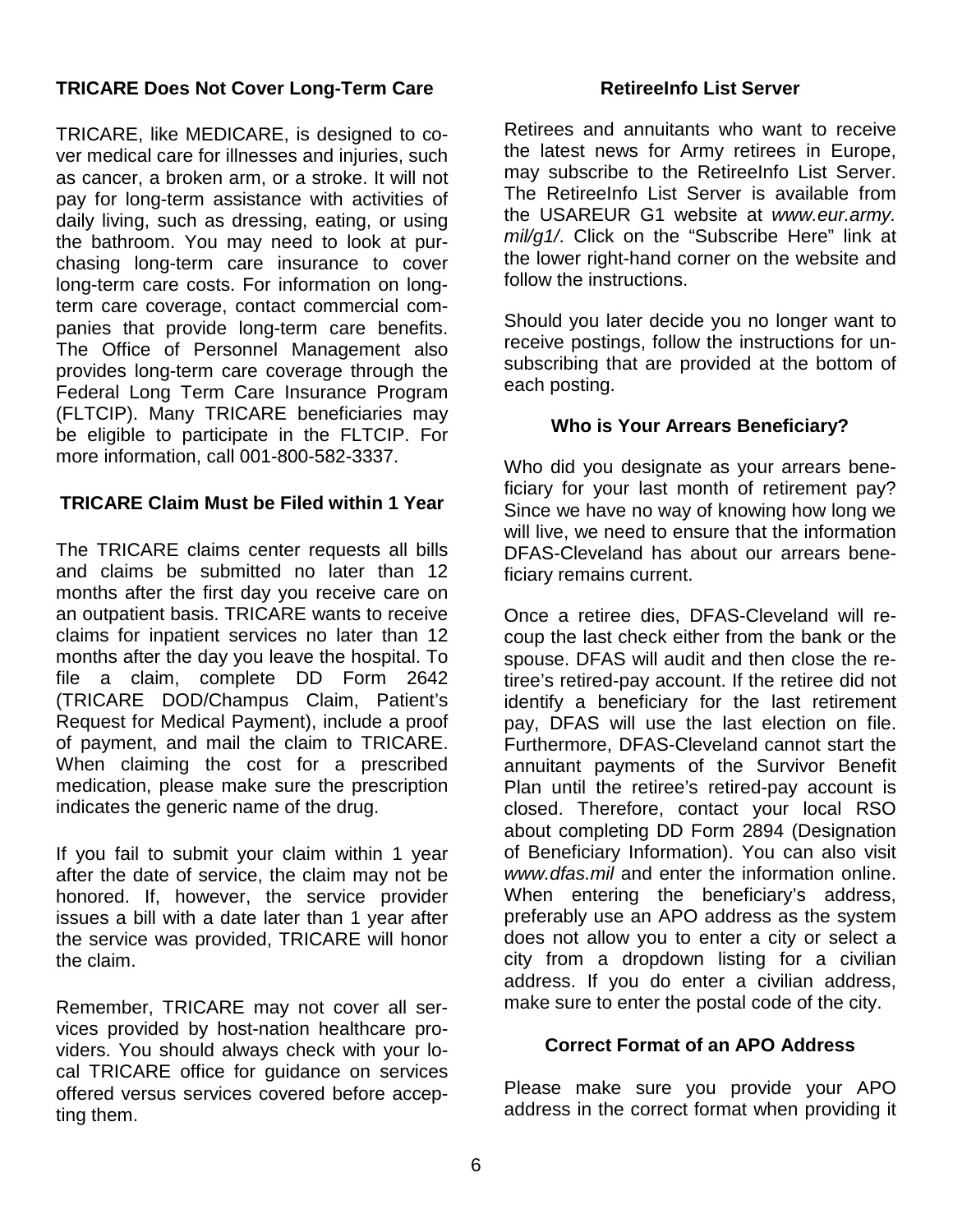to the Defense Enrollment Eligibility Reporting System (DEERS) and DFAS-Cleveland. An APO address should not have anything other than the CMR, box number, and APO number. There should not be a city, location, or other identifying feature in the address. By adding additional items, the delivery of your mail may be delayed. In addition, if the address includes a German city or location, the mail may be subject to German customs control.

Use the 9-digit ZIP code when using an APO box number. If you do not know your complete ZIP code, ask your local community mail service center for assistance.

Here is an example of a correct APO address:

CMR 467, Box 0001 APO AE 09096-0001

#### **Retiree Bulletin by E-Mail**

The IMCOM-Europe Retiree Bulletin is distributed only by e-mail. If you did not receive a copy by e-mail, please check with your local Retiree Council or RSO.

#### **IMCOM-Europe RSO Telephone Number**

The telephone number for the IMCOM-Europe RSO located on Sembach Kaserne is military 544-1530 or civilian 0049-611-143-544-1530. The telephone number in the Jan-May 2014 Army Echoes issue is incorrect.

#### **Looking for an RSO?**

If you live outside Belgium, Germany, Italy, or the Netherlands, contact the IMCOM-Europe RSO at 0049-611-143-544-1530. Otherwise, see the list on [page 8.](#page-8-0)